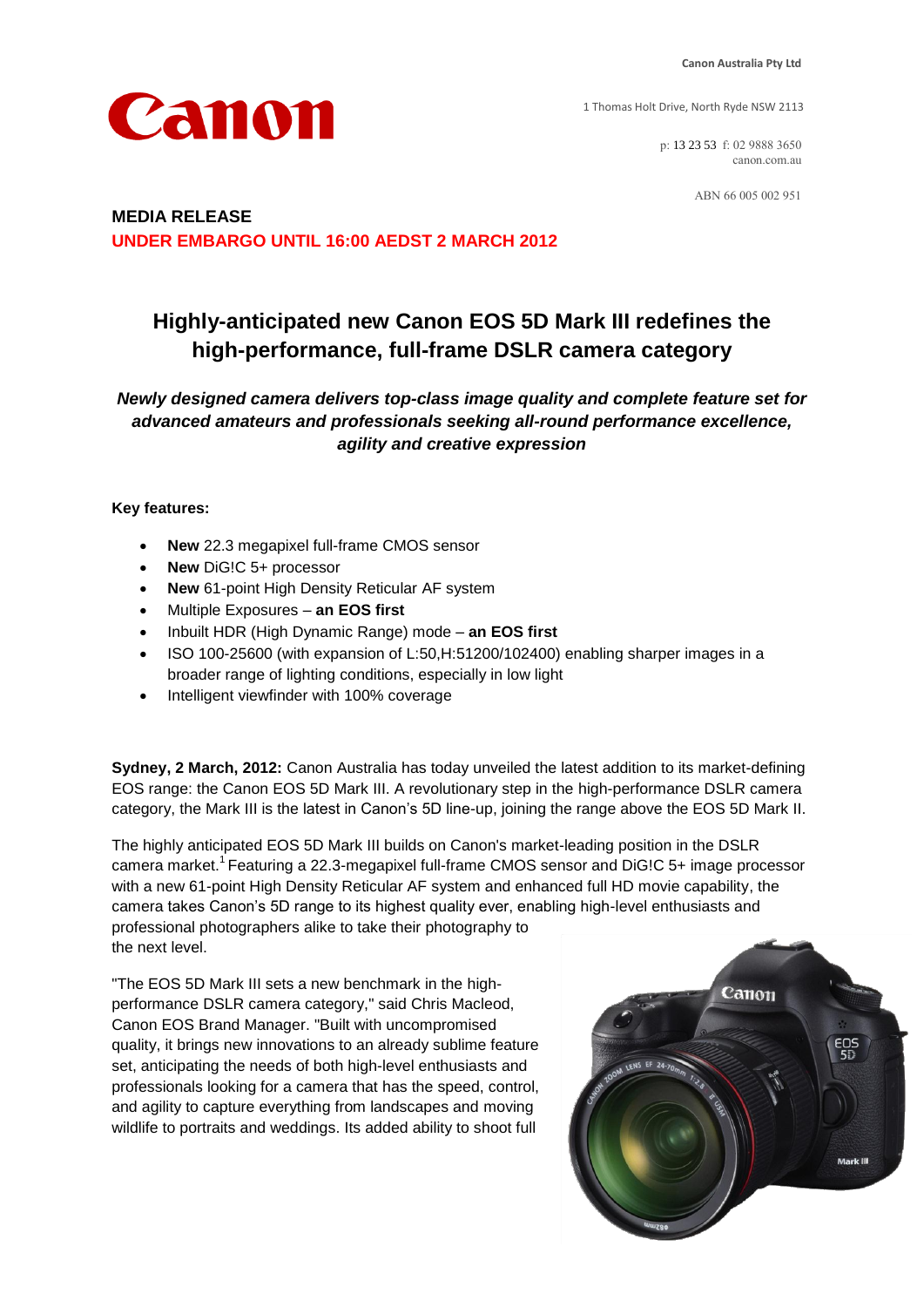HD movies makes it a truly indispensable photographic tool to take your photography to the next level.

### **Top-class image quality**

The EOS 5D Mark III incorporates Canon's full-frame CMOS sensor that delivers image output of unparalleled quality, but now with an increased megapixel count of 22.3. Understanding that image quality goes beyond a simple pixel count, Canon engineers have achieved a balance between resolution and low noise.

The sensor incorporates a photo diode with excellent photoelectric conversion efficiency, together with a gapless micro lens, greatly improving light receiving efficiency.

Image quality is further enhanced by the new-generation DiG!C 5+ image processor. An advanced new algorithm has been developed that more effectively removes noise, improving results when shooting at high ISO settings.

The processing speed is approximately 1.3 times faster than before, delivering improved performance, excellent image quality and more advanced image processing capabilities. The standard ISO range has been expanded by two stops to a standard range of 100 to 25600, delivering a camera that is ideal for capturing everything from outdoor night scenes and portraits to fast-moving action, all with very low noise.

The camera offers Full HD EOS Movie which also makes use of the heightened quality of the sensor and image processor, delivering footage with reduced colour artefacts and moiré.

# **Uncompromising specifications**

Canon understands the varying demands of advanced photographers and has incorporated a highprecision, super multi-point AF system that delivers superior results under a wide variety of shooting conditions. The EOS 5D Mark III's new 61-point reticular AF system, includes up to 41 cross-type focus points.<sup>2</sup> Extra points have been positioned to the left and right of the centre frame, giving photographers greater and more precise, accuracy and compositional freedom.

The EOS 5D Mark III offers up to approximately 6.0 frames-per-second continuous shooting speed, with a release time of approximately 0.59ms providing users with the ability to shoot anything from fast-moving action to candid portraits.

The EOS 5D Mark III's comprehensive range of features and technologies are housed in a sturdy magnesium-alloy body, providing a balance between reduced weight and superior protection. Dust and water resistance have been improved through the addition of waterresistant seals around buttons, dials and strap hooks. The camera's shutter is rated at approximately 150,000 cycles, ensuring reliable performance over time.



Rounding out the body is an intelligent viewfinder offering approximately 100% coverage. This is achieved through the pursuit of easy viewing using a 0.71x magnification and a 21mm eye point, to naturally reflect the view of the naked eye.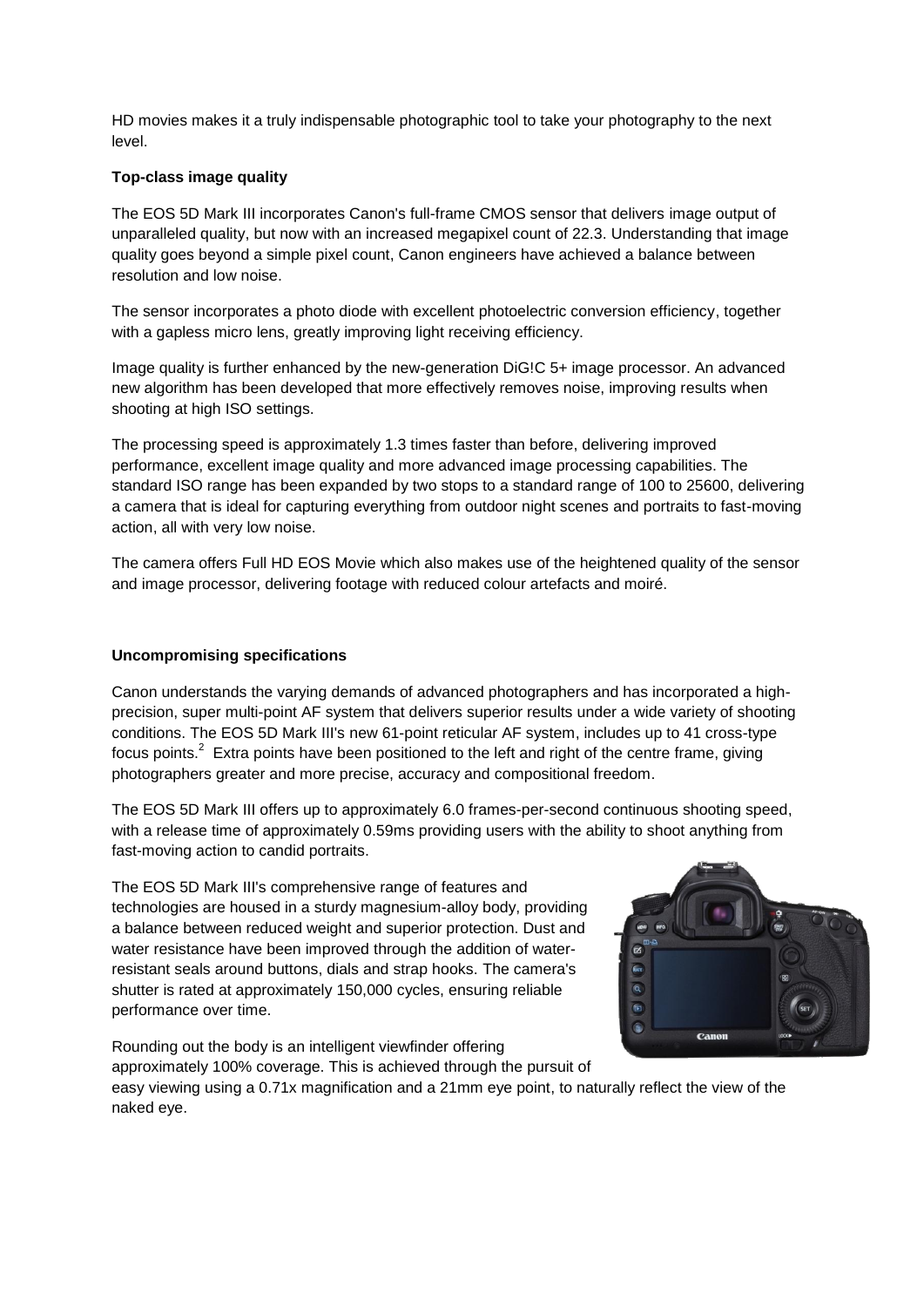#### **Innovation that expands photographic possibilities**

To support the desire of many photographers to push the boundaries of their technique and experience the joy of full creative photographic expression, Canon has introduced a range of new features that allow exploration of new techniques.

The EOS 5D Mark III incorporates a new High Dynamic Range (HDR) mode to enable greater creative expression. The camera captures three images of a single scene at different exposures and then merges them automatically to create a single HDR image. Four additional, in-camera special picture effects (Art Standard, Art Vivid, Art Bold and Art Embossed) allow even greater creative freedom.



*Art Embossed*

*Art Bold*

For photographers looking for even more creative expression, the EOS 5D Mark III also offers two multiple exposure modes: function/control priority for composed multi-exposure images and continuous shooting priority mode for multiple exposures of a moving subject. This is the first time such a feature has been available in an EOS camera, enabling photographers to combine between two and nine images in a single image in continuous shooting mode or four in function/control priority mode.



# **New accessories** *Multiple Exposures*

To accompany the launch of the EOS 5D Mark III, Canon has released a range of accessories that further enhance the camera's capabilities and open up even more opportunities for photographers, especially for those on the move.

The BG-E11 Battery Grip has been designed for enhanced capability and comfort, enabling high performance when shooting horizontally and vertically. Capable of housing 2 x LP-E6 and 6 x AA batteries, the BG-E11 has the addition of the multi-controller and M-Fn button for easy and quick operation. The new Speedlite 600EX-RT, successor to the Speedlite 580EX II, is the first Canon Speedlite to offer wireless radio transmission. It also features a shorter recycle time and a wide 20mm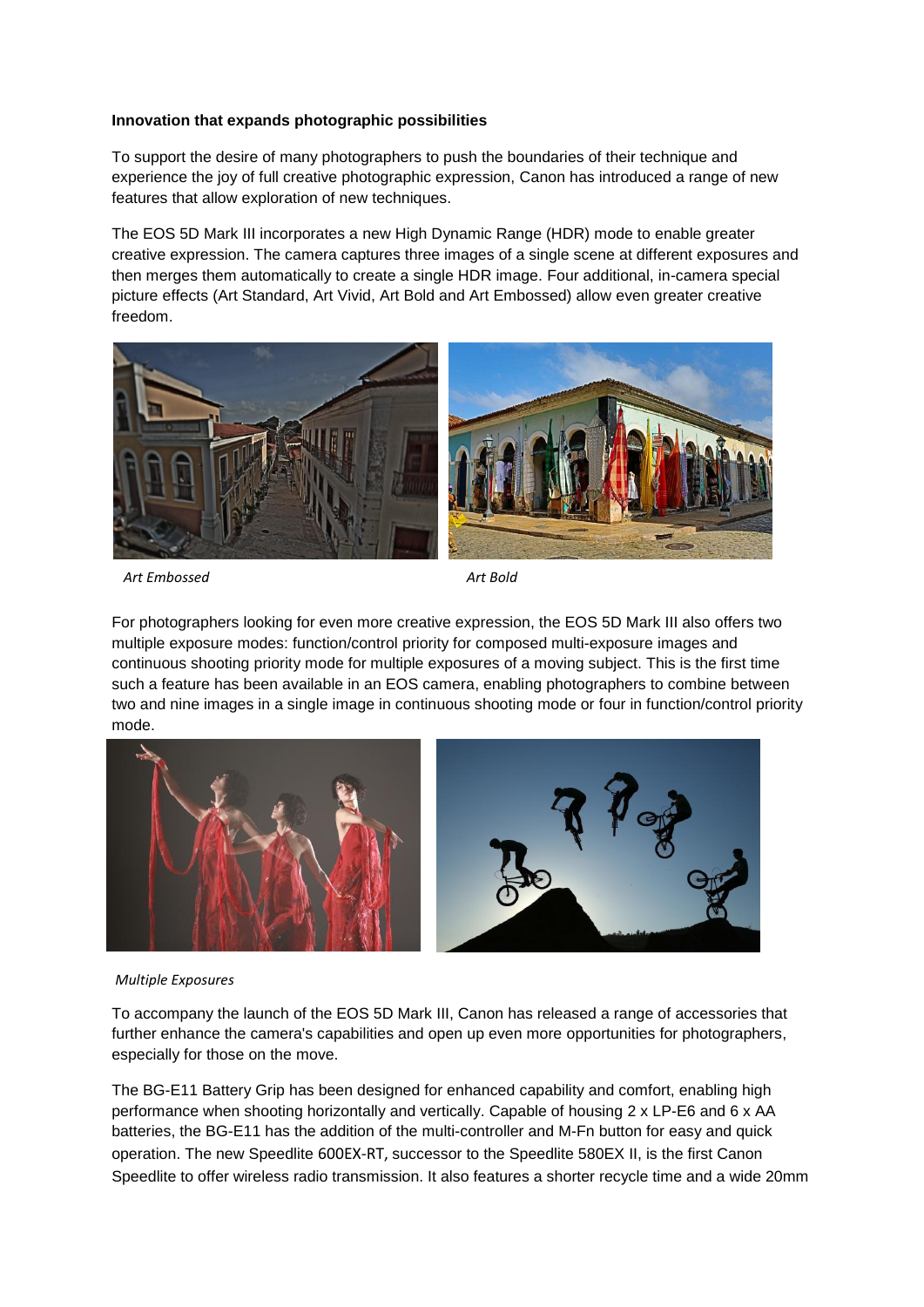to 200mm zoom range. Also available is the WFT-E7 Wireless File Transmitter that supports highspeed communication over 802.11a/b/g and n networks; and it can also be connected to high-speed wired Ethernet networks.

Finally, and essential to the gear bag of any professional photographer, is the introduction of the compact GPS receiver for EOS, the GP-E2, enabling photographers to record shooting location and orientation<sup>3</sup>. The GP-E2's high sensitivity, precision and stable operation makes it one of the most reliable units in the segment and supports various modes of use and applications.

# **Availability**

The EOS 5D Mark III will be available through Canon dealers from late March 2012 and will be available in the following kits:

- Body Only
- Premium Kit, containing the EF 24-105mm f/4L IS USM lens
- Pro Kit, containing the EF 24-70mm f/2.8L II USM lens
- Speedlite 600EX-RT
- WFT-F7
- GP-E2, GPS receiver

For more information customers can contact Canon on 1800 021 167, or visit the website at canon.com.au

### **Related links**

- Learn more about [Canon EOS digital SLR cameras](http://www.canon.com.au/en-AU/For-You/EOS-Digital-SLR-Cameras)
- Learn about [Canon Professional Photography](http://www.canon.com.au/Pro-Photography)
- Enter [World of EOS](http://www.canon.com.au/en-au/worldofeos/photo5/home?wid=jfphoto51109) a world of inspiration that comes with every Canon EOS camera

 $1$  GfK Retail and Technology Australia, Digital Still Cameras – DSLR, Retail Sales Units at 56% and Value at 54%, for 2011 (excludes Internet sales and online channels)

 $^2$  Number of available cross points remains dependant on the lens being used with the EOS 5D Mark III.

 $3$  This is only the second GPS Canon has released for EOS after the GP-E1 which was released with the EOS-1D X.

## **About Canon**

[Canon](http://www.canon.com.au/default.aspx) is the world's leading imaging brand that actively inspires with imaginative ideas that enable people to connect, communicate and achieve more than they thought possible through imaging solutions for business and consumers. Canon's Australian R&D company, CiSRA, develops and exports digital imaging technologies for use in Canon products worldwide. Canon has ranked among the top-four US patent recipients\* for the past 20 years, and had global revenues of around \$US46 billion in 2011. Canon Australia also operates [Canon Finance Australia,](http://www.canon.com.au/en-AU/Business/Canon-Finance) which offers one-stop shopping for customers wanting leasing or finance services. For more information, visi[t www.canon.com.au,](http://www.canon.com.au/) [www.facebook.com/canonaustralia,](http://www.facebook.com/canonaustralia)  [www.twitter.com/canonaustralia,](http://www.twitter.com/canonaustralia) [www.youtube.com/canonaustralia](http://www.youtube.com/canonaustralia)

<sup>\*</sup> Based on weekly patent counts issued by the United States Patent and Trademark Office